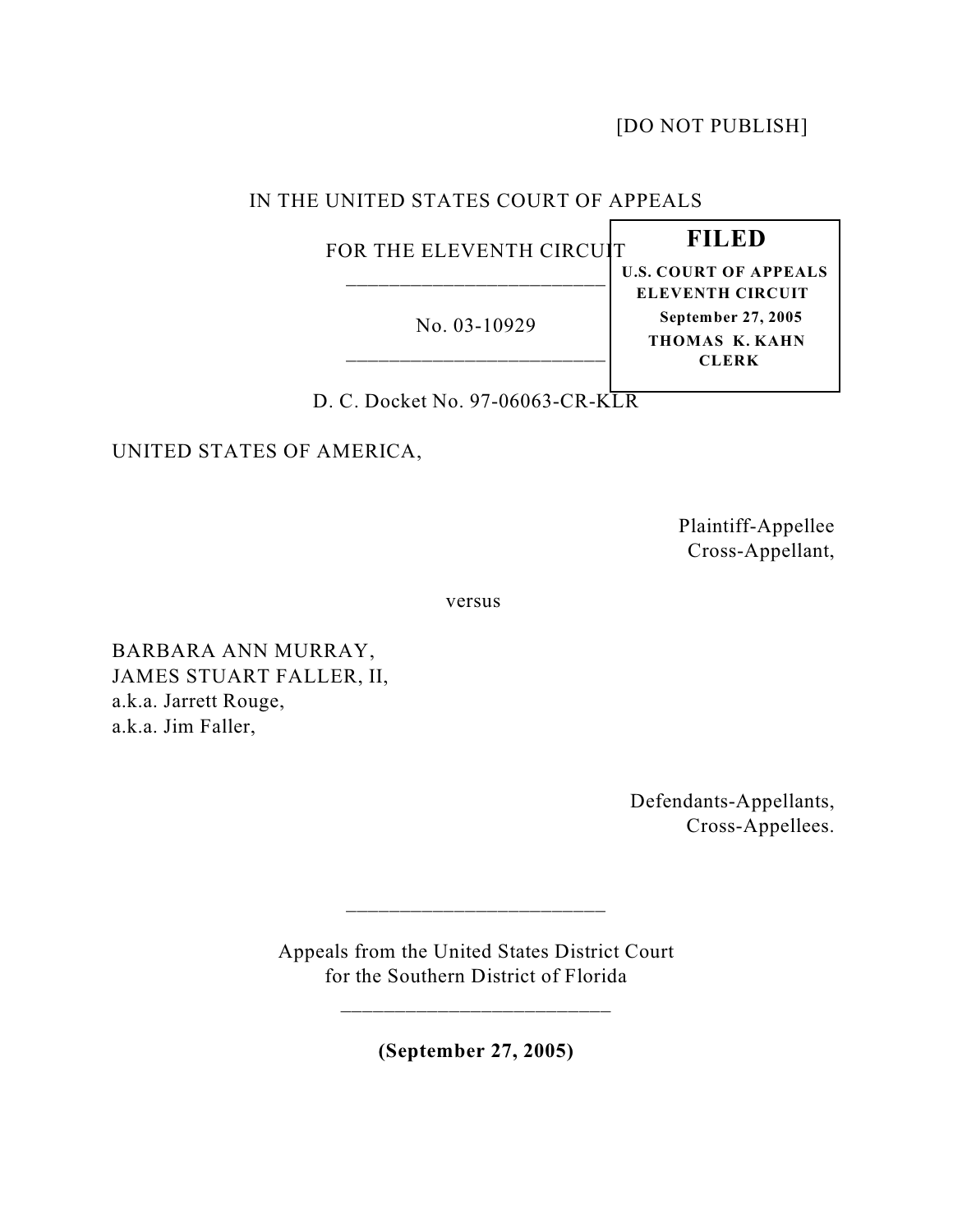Before BARKETT and MARCUS, Circuit Judges, and GEORGE<sup>\*</sup>, District Judge. PER CURIAM:

Barbara Ann Murray and James Stuart Faller, II, appeal their convictions for conspiracy to commit mail and wire fraud, in violation of 18 U.S.C. §§ 1341 and 1343, and conspiracy to launder money in violation of 18 U.S.C. §  $1956(a)(1)(A)(i)$ . Murray also appeals her conviction for wire fraud in violation of 18 U.S.C. §§ 1343 and § 2. The government cross-appeals Murray and Faller's sentences, arguing that the grant of a downward departure was erroneous as a matter of law, and that the district court should have held each of the defendants responsible for the entire amount of laundered funds, resulting in higher sentences.

# **I. BACKGROUND**

According to the case presented by the government, Richard Adam concocted a scheme to defraud people seeking venture capital loans. In exchange for advance payment of a substantial fee, Adam and his associates falsely promised to obtain multimillion dollar loans for would-be borrowers. Adam initially used the corporate name R.A.A. International Corporation and operated out of his condominium in Miami Beach, Florida. He subsequently hired Rolan Colon to solicit clients for loans, telling Colon that he had a trust in Europe that would fund

Honorable Lloyd D. George, United States District Judge for the District of Nevada, sitting \* by designation.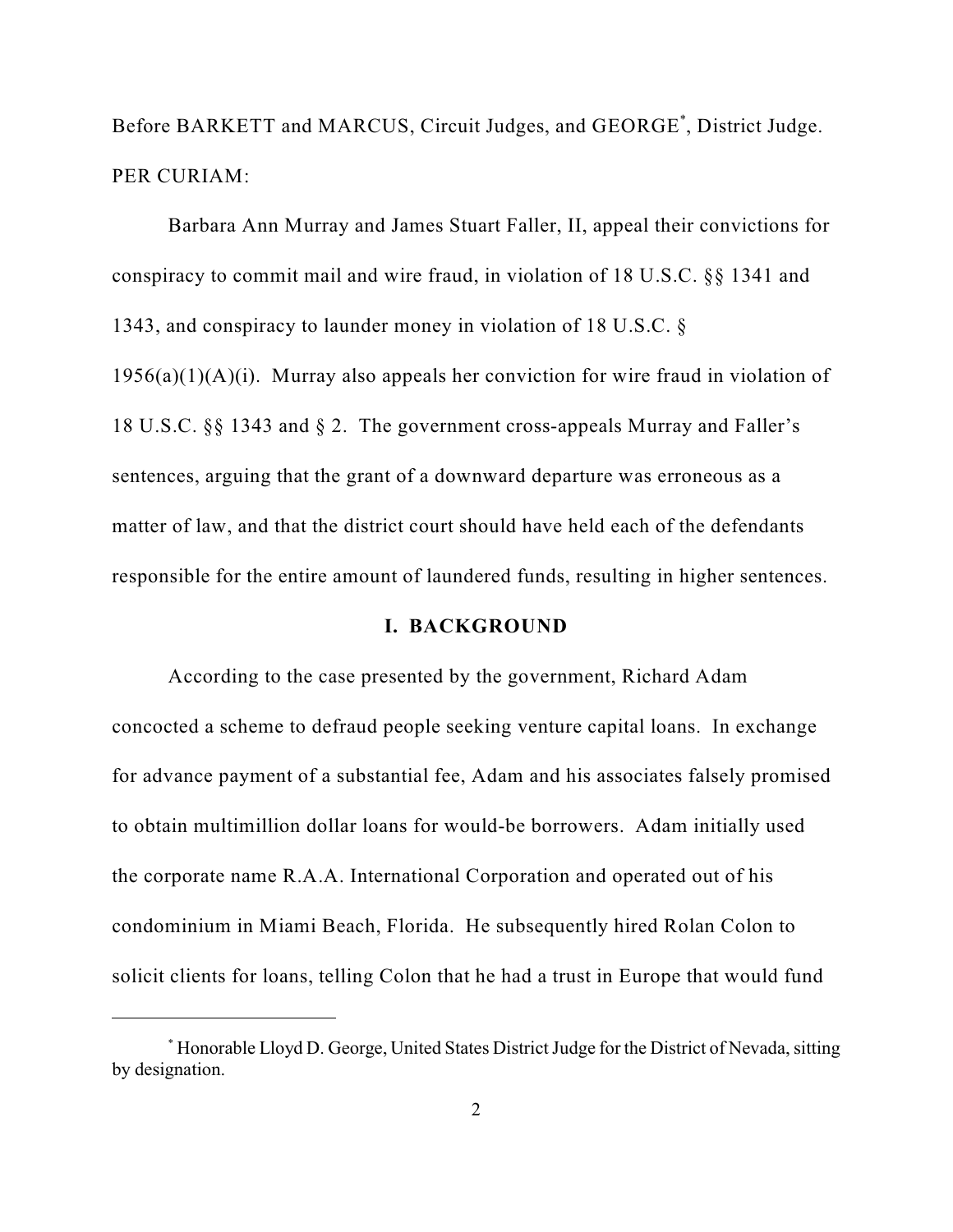the transactions. Although he initially believed Adam, Colon ultimately came to realize the fraudulent nature of the transactions.

In early 1992, Barbara Murray went into business with Adam, making him a partner in her Connecticut company in exchange for the payment of her furniture bills. The partnership operated under the name of Murray's existing business in Stamford, Connecticut, International Business Services Alliance, Inc. (IBSA). In November 1992, Colon and Adam opened an office in Fort Lauderdale, Florida. And in January of 1993, Faller joined the company and opened IBSA of Tampa, Inc. Faller served as president of IBSA of Tampa, with Colon as vice-president, Adam as secretary, and Murray the treasurer.

By the time IBSA of Tampa opened, Colon knew that Adam's true objective in marketing these loans was to keep the advance fees without providing loans. After IBSA of Tampa was created, Faller, Colon, and Murray spoke almost every day. When Colon, Murray and Faller received advance fees from the victims, they forwarded the money to Adam, who by 1993 was living in Luxembourg.<sup>2</sup> Adam then remitted money to Murray, Faller and Colon for office expenses, salaries, bonuses and other expenses.

From July 1992 to January 1994, Murray received \$3,446,000 in advance

 $2$  In March 1993, Adam opened IBSA of Luxembourg.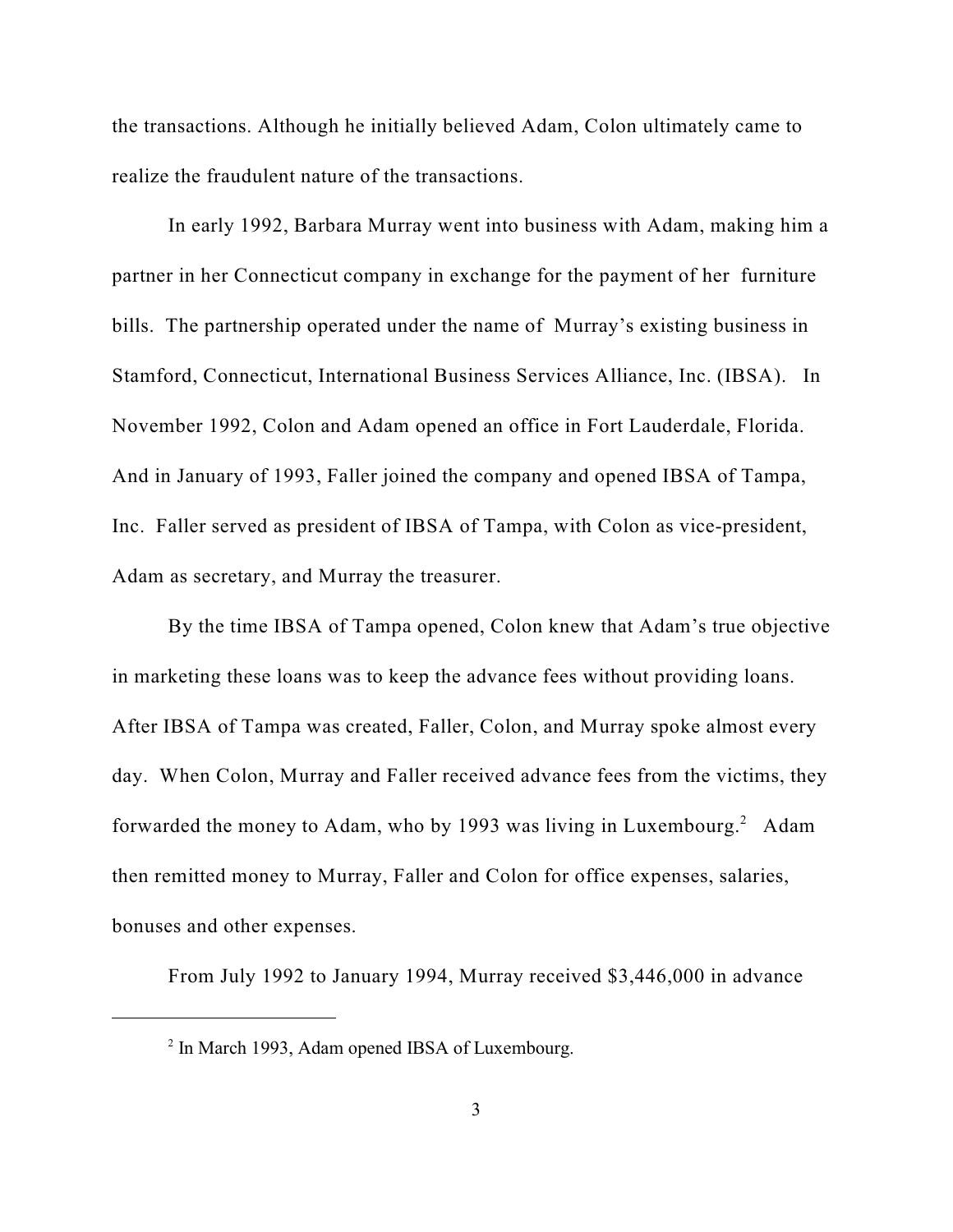fees from prospective borrowers, promising the victims that they would receive loans to expand or start their businesses. If the loans Murray promised had been made, the trust would have made approximately \$1.4 billion in loans. From March through December 1993, Faller received \$1,053,500 in advance fees. Faller's promised loans amounted to over \$144 million. In addition, Faller set up a company next to his IBSA office called First Quantum International (FQI), through which he ran an identical fraudulent scheme–but did not have to share the fees with Adam. Through the FQI scheme, Faller received \$439,800 in fee payments and promised loans totaling over \$566 million which were never made.

Murray and Faller were indicted and convicted after trial in May 2000. Colon, who had pled guilty to the scheme, was a prime witness against Murray and Faller.<sup>3</sup>

## **II. CONVICTION ISSUES**

#### **A. Brady Claims**

Murray and Faller first argue that the government violated Brady v. Maryland, 373 U.S. 83 (1963), by belatedly disclosing FBI notes which materially contradicted the testimony of key witnesses at trial which had established the defendants' awareness of the ongoing fraud.

<sup>&</sup>lt;sup>3</sup> Adam, the lead defendant, was arrested in Canada, but fought extradition and was not tried with Murray and Faller.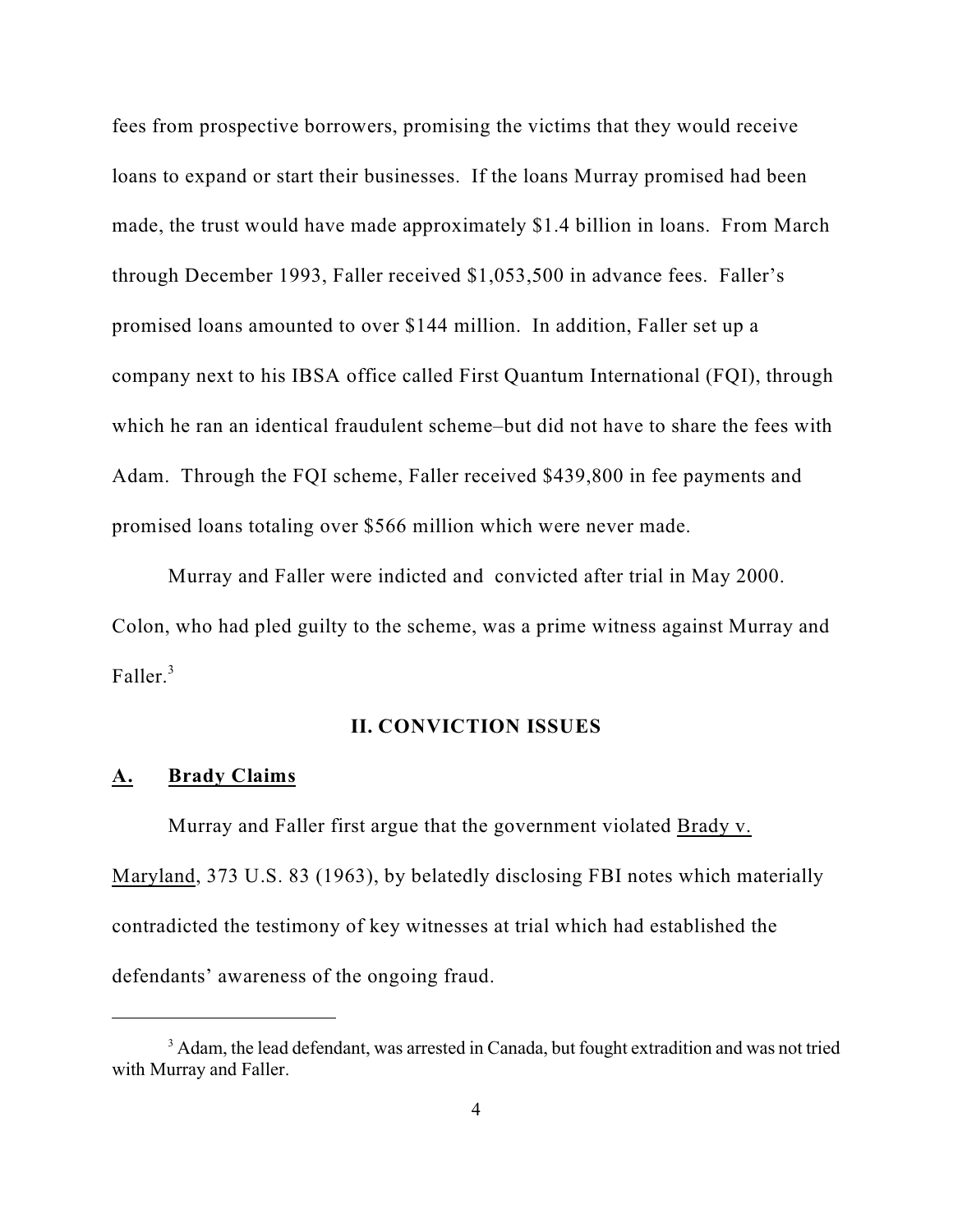Brady v. Maryland, 373 U.S. 83 (1963), imposes a duty on the prosecutor to disclose material evidence that is favorable to the accused. See United States v. Bagley, 473 U.S. 667, 674 (1985). The duty includes impeachment evidence as well as exculpatory evidence. Id. at 676. To prevail on a Brady misconduct claim, the defendant must establish that 1) the material at issue is favorable to the accused; 2) the material was suppressed by the State, either wilfully or inadvertently; and 3) prejudice ensued. Banks v. Dretke, 540 U.S. 668, 691 (2004). We review a district court's denial of a motion for new trial based on Brady violations for abuse of discretion. United States v. Fernandez, 136 F.3d 1434, 1438 (11th Cir. 1998).

We have reviewed the statements and the trial testimony and find no material conflict between the FBI statements of these witnesses and their testimony at trial. Thus, the district court did not err in refusing to grant a new trial on the basis of the alleged Brady violations.

#### **B. Jury Instruction On "Willful Blindness"**

Murray next asserts that the trial court erred by instructing the jurors on"willful blindness," arguing that there was no evidence to support an inference of willful blindness.<sup>4</sup>

<sup>&</sup>lt;sup>4</sup> Faller adopts Murray's argument on this point but offers no independent argument.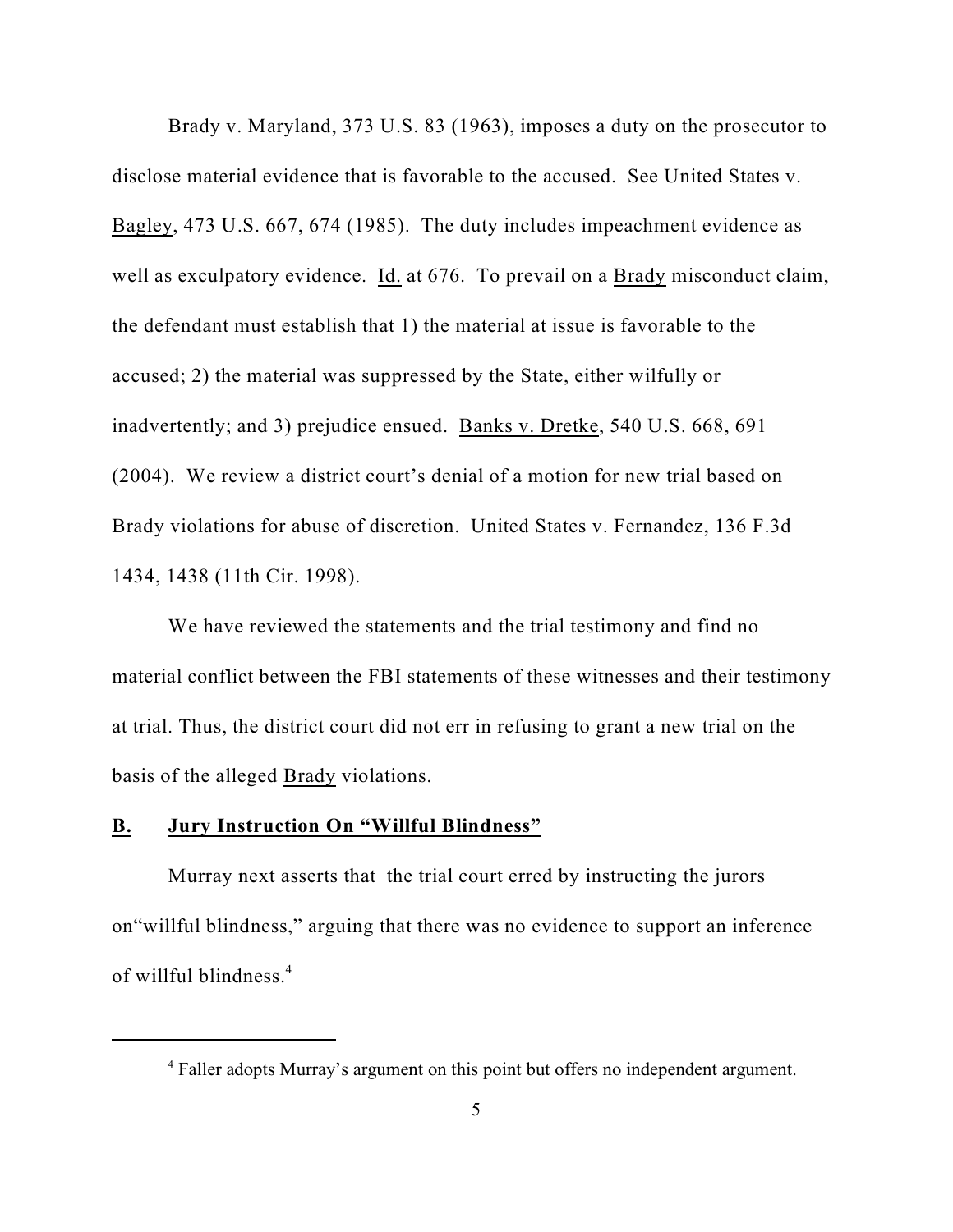The knowledge element of a criminal statute may be proved by demonstrating deliberate ignorance. See United States v. Prather, 205 F.3d 1265, 1270 (11th Cir. 2000). The deliberate ignorance instruction provides that "if [a defendant] has his suspicions aroused but then deliberately omits to make further enquiries, because he wishes to remain in ignorance, he is deemed to have knowledge." Id. (quoting United States v. Rivera, 944 F.2d 1563, 1570 (11th Cir.1991)). We review the legal correctness of a jury instruction de novo, but defer on questions of phrasing, absent an abuse of discretion. Id.

Having reviewed this record, we find that the evidence demonstrated that Murray knew that her organization had taken in hundreds of thousands of dollars, and delivered absolutely nothing in return. She had been warned about previous frauds perpetrated by Adam, but, rather than following through on the investigation into his background which she had begun, she terminated that investigation upon Adam's request. Nonetheless, according to the testimony of Colon, who recruited her into the scheme, she continued to assure clients that loans had been funded and never questioned him regarding the legitimacy of the program, or Adam's background. We find this evidence sufficient to support an inference that there was either knowledge that the scheme was fraudulent or a deliberate attempt to remain ignorant of that fact. Under the facts of this case, it cannot be said that the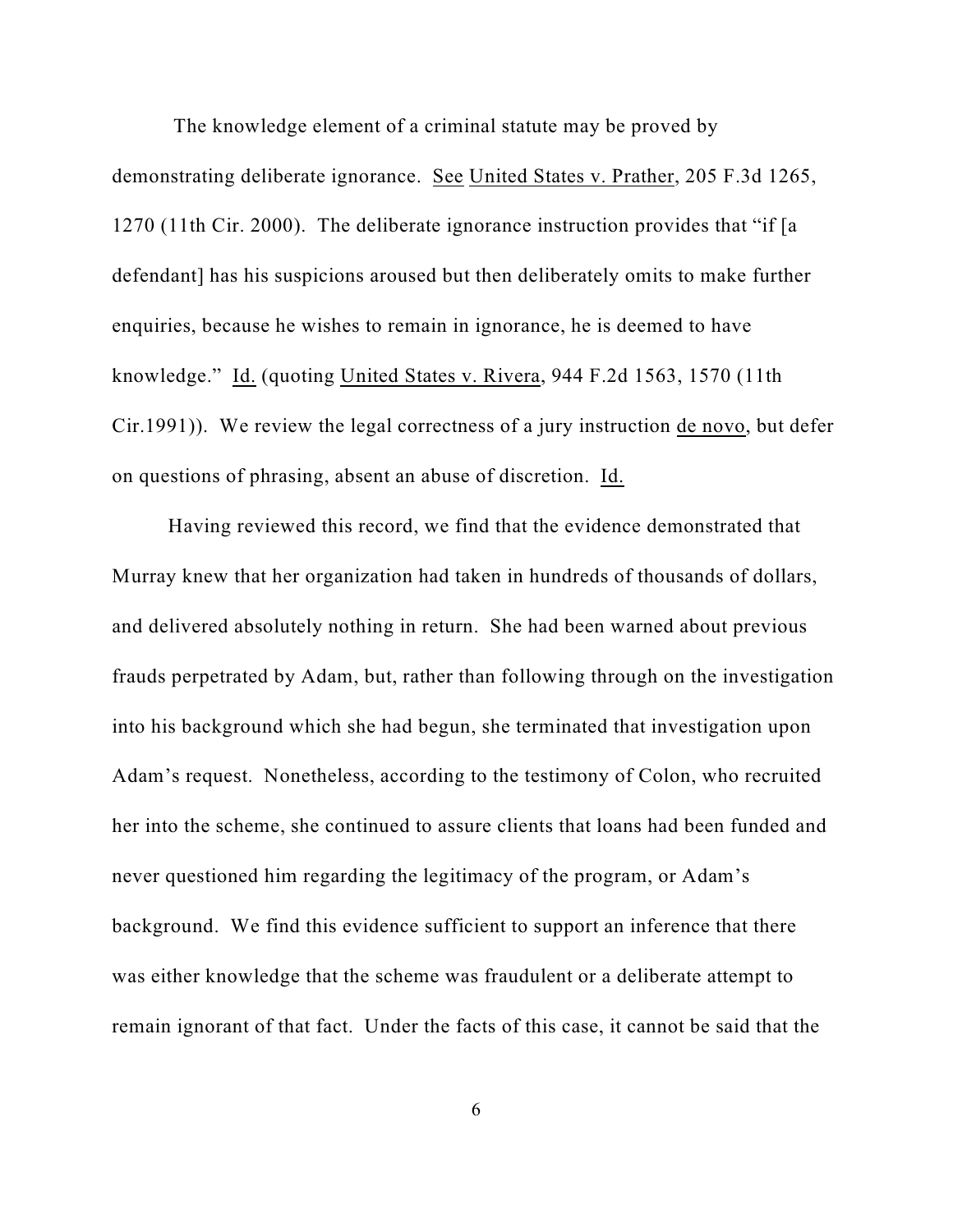district court erred in giving this instruction.

#### **C. Promotional Money Laundering Charge**

Third, Murray and Faller argue that the trial court erred in refusing to dismiss their money laundering conspiracy convictions, because the use of money to pay rent and office expenses does not constitute promotional money laundering.

To obtain a conviction on a  $\S 1956(a)(1)(A)(i)$  promotional money laundering charge, the government must prove: "(1) the defendant conducted or attempted to conduct a financial transaction; (2) the defendant knew the property involved in the transaction represented the proceeds of unlawful activity; (3) the property involved was in fact the proceeds of the specified unlawful activity; and (4) the defendant conducted the financial transaction 'with the intent to promote the carrying on of [the] specified unlawful activity.'" United States v. Carcione, 272 F.3d 1297, 1302 (11th Cir. 2001) (quoting 18 U.S.C. § 1956(a)(1)(A)(i)).

The gravamen of § 1956(a)(1)(A)(i) is the intent to promote the carrying on of the specified unlawful activity. See id. at 1303; United States v. Miller, 22 F.3d 1075, 1080 (11th Cir. 1994). The defendants argue correctly that mere proof that a defendant engaged in a transaction with "tainted" money is not enough.<sup>5</sup> However,

 $<sup>5</sup>$  As the courts have noted, the "money laundering statute" must not be turned into a "money"</sup> spending statute." See, e.g., United States v. Miles, 360 F.3d 472, 477 (5th Cir. 2004); United States v. Sanders, 928 F.2d 940, 946 (10th Cir. 1991).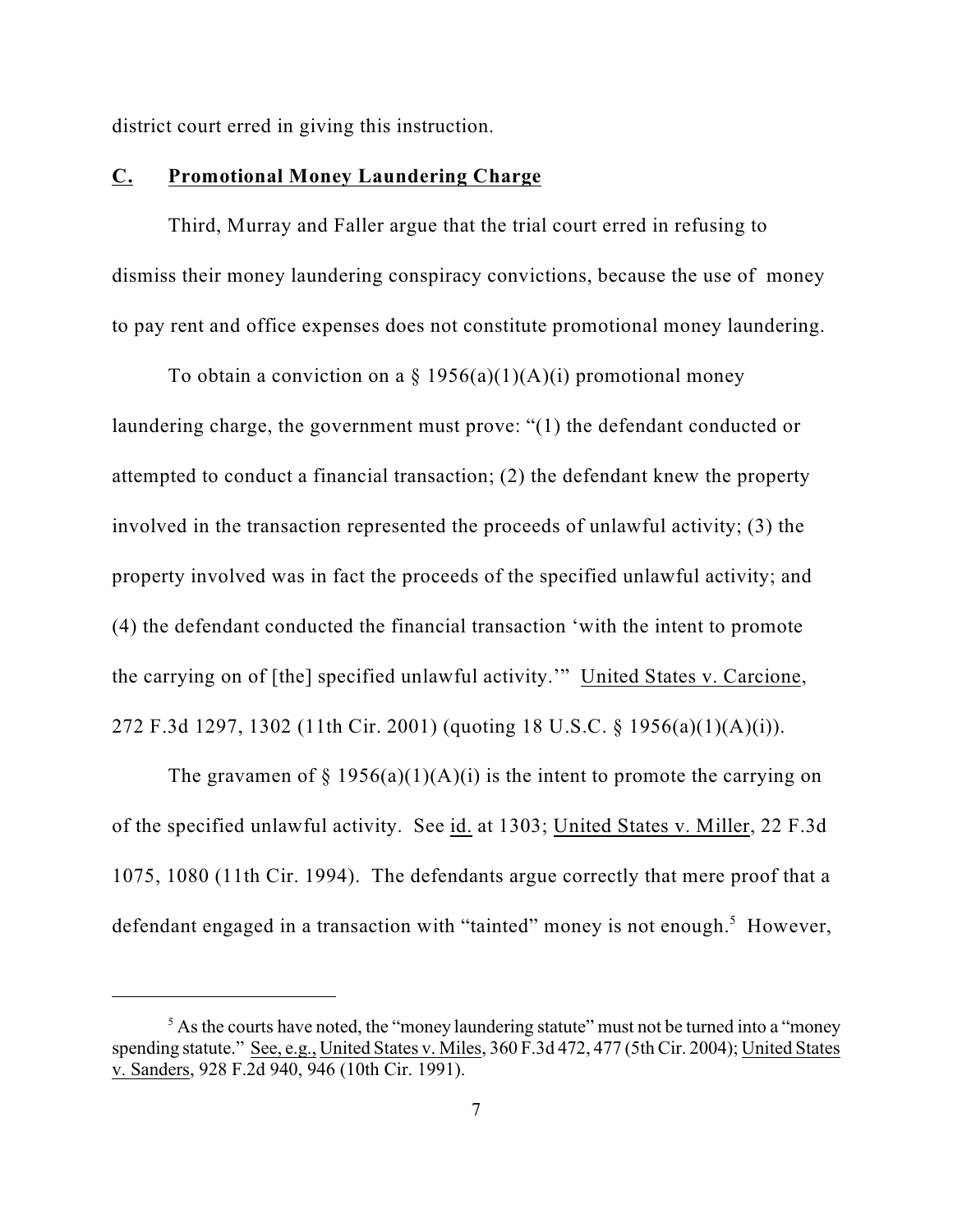the record establishes that the money that Murray and Faller spent on rent, furniture, payroll, travel expenses, and office supplies was integral to creating an impression of legitimacy that would entice their victims to pay the substantial advance fees. Thus, there was sufficient evidence to establish that the money was spent with the intent to promote the fraudulent scheme, and the district court did not err by refusing to dismiss the conviction on this charge.<sup>6</sup>

#### **D. Prosecutorial Misconduct**

Fourth, Murray and Faller contend that the prosecutor made improper closing remarks that deprived them of a fair trial. Because neither Faller nor Murray raised timely objections, the statements are reviewable only under the plain error standard. United States v. Pendergraft, 297 F.3d 1198, 1204 (11th Cir. 2002). Under the plain error standard, the prosecutor's statements created reversible error only if the statements were plainly wrong, affected the appellants' substantial rights, and seriously affected the fairness, integrity, or public reputation of the judicial proceeding. United States v. Olano, 507 U.S. 725, 732 (1993). Under this

 $6$  The cases Murray cites on the issue of concealment are inapposite. Concealment is a necessary element of money laundering only under § 1956(a)(1)(B) (transactions designed in whole or in part to conceal the nature or source of the proceeds, or to avoid reporting requirements under state or federal law), not under  $\S$  1956(a)(1)(A)(i) (transactions with an intent to promote the unlawful activity). Murray and Faller were convicted under the latter. Thus, it is irrelevant to our review whether she spent the money openly, or in a concealed manner.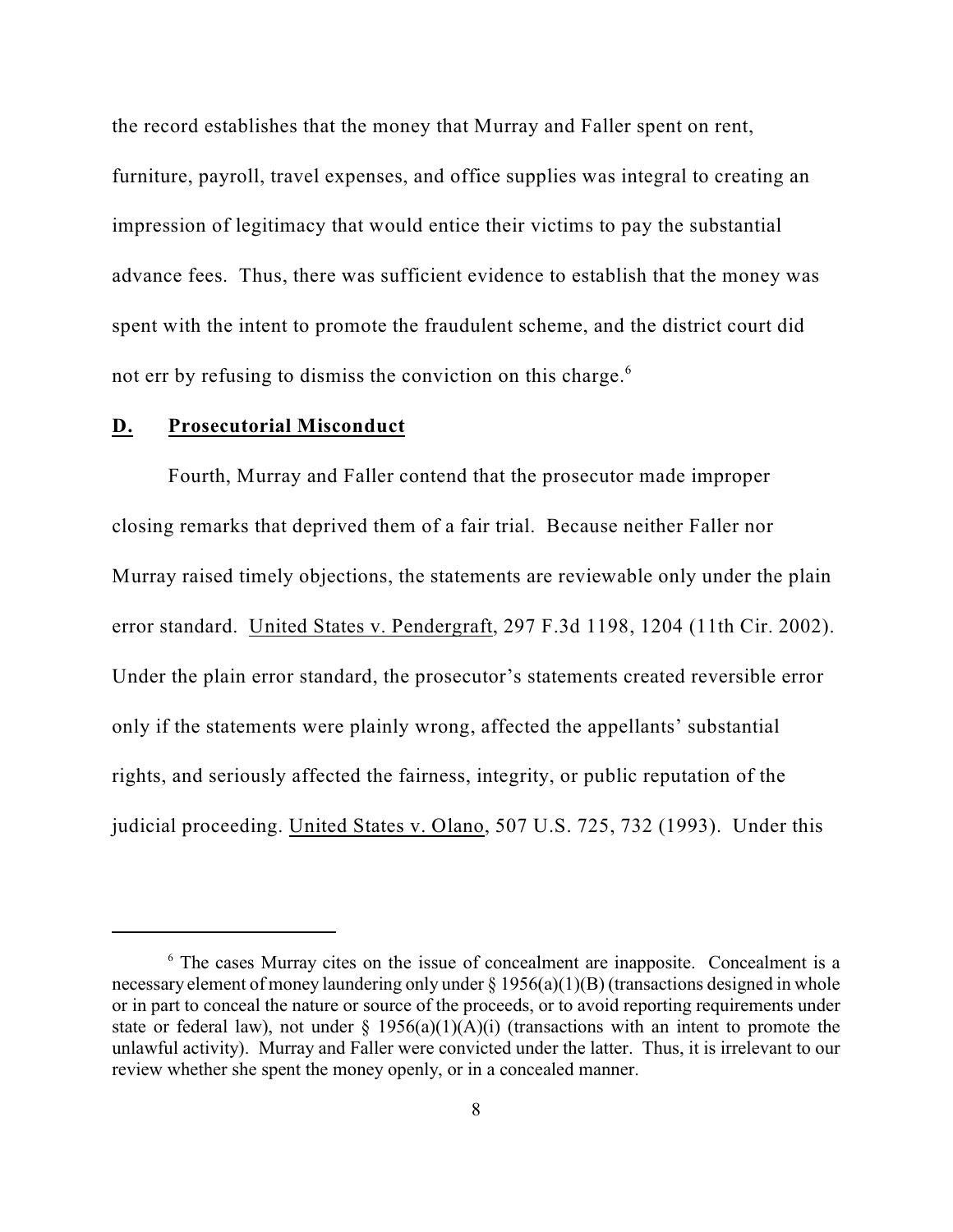standard, we find no reversible error.<sup>7</sup>

#### **E. Cumulative Error**

Finally, Faller argues that the cumulative effect of errors at trial deprived him of a fair trial. In support of this claim, he cites the alleged Brady violations and improper closing argument statements discussed above, as well as an excessive pre-trial delay caused by the prosecution, the prosecution's use of material that he contends should have been protected by attorney-client and work-product privilege, and the district court's refusal to present a separate "theory of defense" instruction to the jury on Faller's behalf.

To establish cumulative error, each alleged incident must constitute error in itself, though not necessarily so great as to warrant reversal. United States v. Preciado-Cordobas, 981 F.2d 1206, 1215 n.8 (11th Cir. 1993). As discussed above, we find that there was no Brady error, and that the prosecution's closing statements did not constitute plain error. After reviewing the record, we further find that the trial court did not err in granting a two-and-a-half-year continuance to

<sup>&</sup>lt;sup>7</sup> We note that Faller did contemporaneously object to one of the statements he argues constituted prosecutorial misconduct. However, we find that any impropriety in this comment was harmless, in light of the evidence as a whole and the trial judge's specific direction to the jury before closing arguments that "what the lawyers say is not evidence." See United States v. Barshov, 733 F.2d 842, 847 (11th Cir. 1984).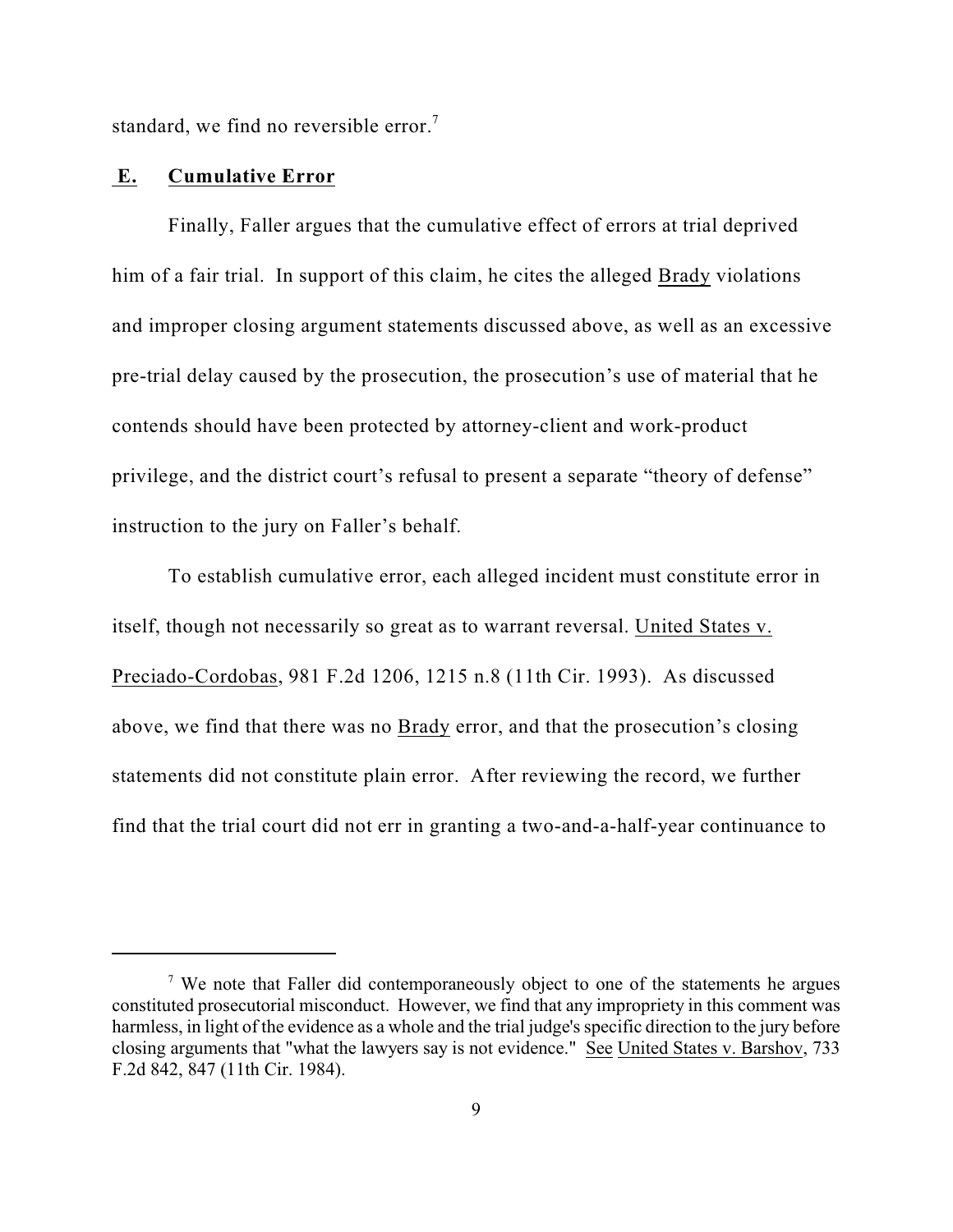the prosecution. $8$  Nor did the magistrate judge err in concluding that Faller failed to establish that any materials used by the prosecution were the confidential product of joint defense meetings. Finally, we find that it was within the district court's discretion to refuse to charge the jury with Faller's requested instruction, because the instruction actually given by the court substantially covered Faller's defense. See United States v. Gold, 743 F.2d 800, 819 (11th Cir. 1984).

Because Faller has failed to establish that the violations he alleges were indeed errors, they cannot support a cumulative error claim.

# **III. CROSS-APPEAL OF SENTENCE**S

On cross-appeal, the government challenges Murray and Faller's sentences, arguing that the district court erred 1) by failing to hold the defendants responsible

for the entire amount of loss caused by the foreseeable acts of others involved in

<sup>&</sup>lt;sup>8</sup> The delay did not amount to either a statutory or constitutional violation of Faller's right to a speedy trial. The Speedy Trial Act, 18 U.S.C. § 3161 (c)(1), requires that an indicted defendant be brought to trial within 70 days of the date of indictment. However, in a case involving multiple defendants, the speedy trial period begins to run when the last codefendant is indicted or first appears before a judge or magistrate judge. Henderson v. United States, 476 U.S. 321, 322 n.2 (1986). Because Faller's codefendant Adam fought his extradition to the United States, and had not yet appeared before a judge when Faller's trial began, the Speedy Trial time limit never began to run. Thus, there was no violation of that statute.

Nor is there error with regard to Faller's constitutional speedy trial claim. The government's attempt to apprehend a codefendant is a constitutionally valid justification for delaying the trial of an available defendant. United States v. Hayes, 40 F.3d 362, 365 (11th Cir. 1994). Further, Faller cannot show prejudice. Faller argues that he was prejudiced by the death of a Joe Denion, a witness who would have testified that Faller hired him in order to close loans (thus proving that Faller believed that loans would be funded). However, Faller was able to establish through other witnesses that he had hired Denion to close loans.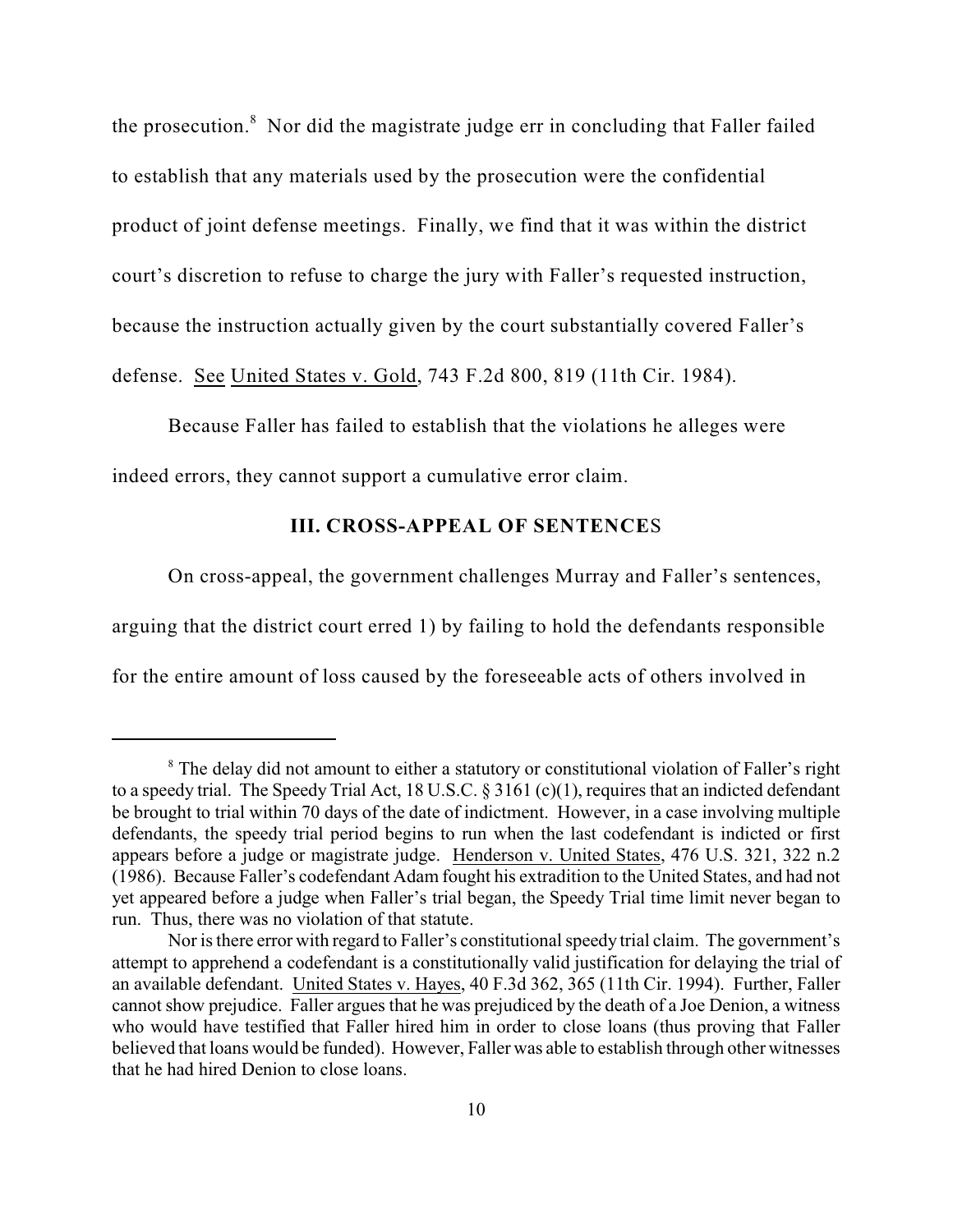the jointly undertaken fraud conspiracy, as required by U.S.S.G.  $\S$  1B1.3(a)(1)(B); 2) by granting downward departures, since promotional money laundering is within the heartland of money laundering cases; and 3) by failing to rule on the government's PSI objections concerning Murray's role in the offense and Faller's attempts to obstruct justice.

Post-Booker, we continue to review the district court's initial calculation of a defendant's Sentencing Guideline range de novo. United States v. Crawford, 407 F.3d 1174, 1178 (11th Cir. 2005). After the district court has calculated the Guideline range, "the district court may impose a more severe or more lenient sentence as long as the sentence is reasonable." Id. at 1179.

In this case, the district court erred in calculating the amount of foreseeable loss, as required by U.S.S.G.  $\S$  1B1.3(a)(1)(B). "In the case of a jointly undertaken criminal activity" such as this one,  $\S$  1B1.3(a)(1)(B) requires the judge to calculate loss based on "all reasonably foreseeable acts and omissions of others in furtherance of the jointly undertaken criminal activity." Id.; see also United States v. McCrimmon, 362 F.3d 725, 731 (11th Cir. 2004) ("When determining the loss amount attributable to a particular defendant convicted of a conspiracy offense, the district court must first determine the scope of criminal activity the defendant agreed to jointly undertake, and then consider all reasonably foreseeable acts and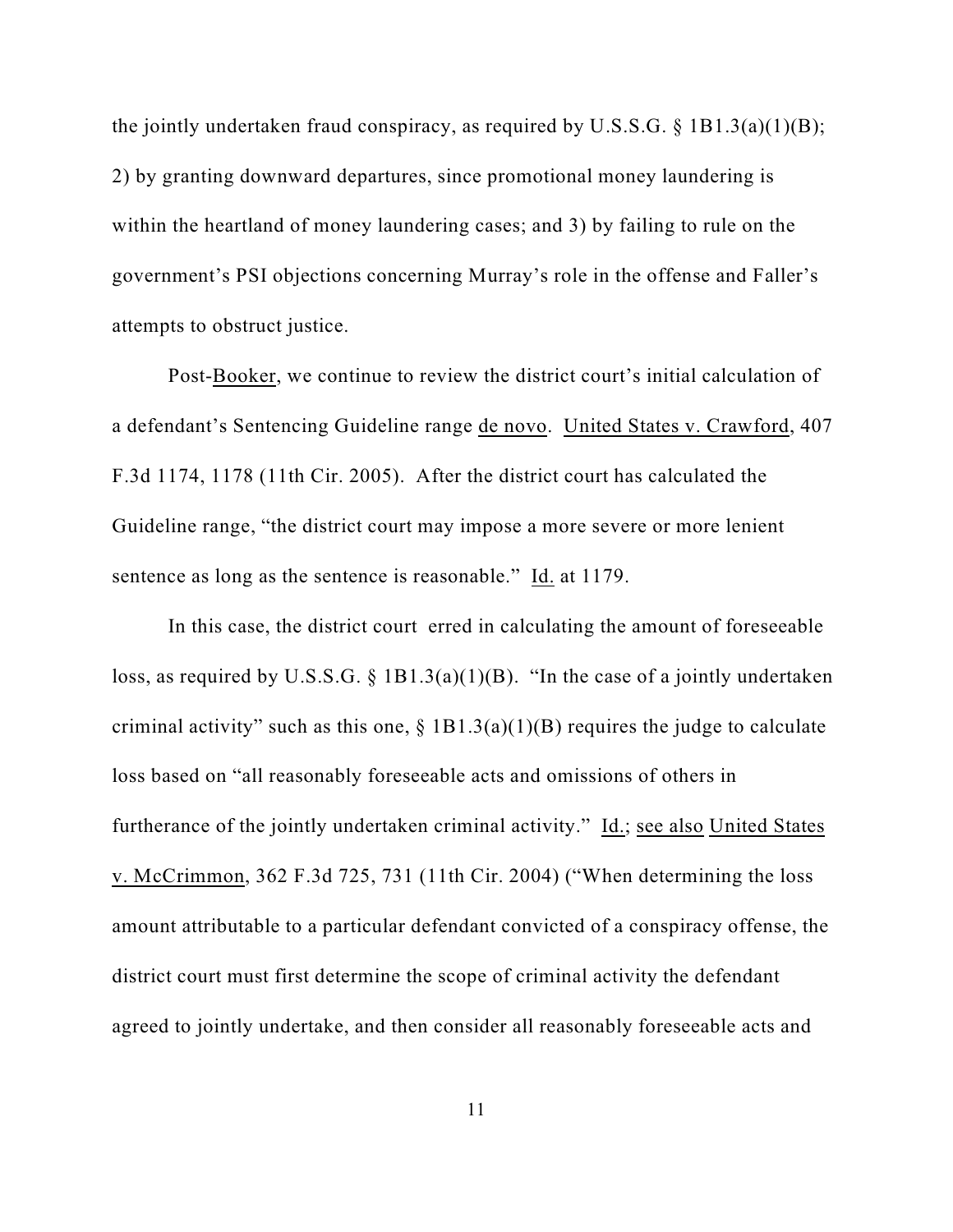omissions of others in the jointly undertaken criminal activity." (internal quotations omitted)). Here, the district court overruled the government's objection to the loss calculation, determining that Colon "controlled" the Ft. Lauderdale office alone, and that he "didn't see that Faller had any involvement in the Connecticut operation or Murray in the Tampa operation" (emphasis added). However, §  $1B1.3(a)(1)(B)$  requires the district court to determine whether these acts of joint undertakers were reasonably foreseeable to Murray and Faller. While we do not decide the factual question ourselves, we recognize that the legal standard of "reasonable foreseeability" of the acts of others does not require direct "control" or "involvement" in those acts. Because the district court appears to have based his findings solely on those latter factors, it erred by failing to apply the correct legal standard. See McCrimmon, 362 F.3d at 728.

The district court also erred by departing downwards to level 17, on the basis that the money laundering in this case, as incident to the primary fraud, was outside the "heartland" of money laundering cases. The district court reasoned that "Congress enacted the money laundering statute to deal with drug dealers who were in the process of laundering money to cover drug proceeds." However, our prior case law has established that money laundering incident to fraud is within the "heartland" of money laundering cases. See United States v. Adams, 74 F.3d